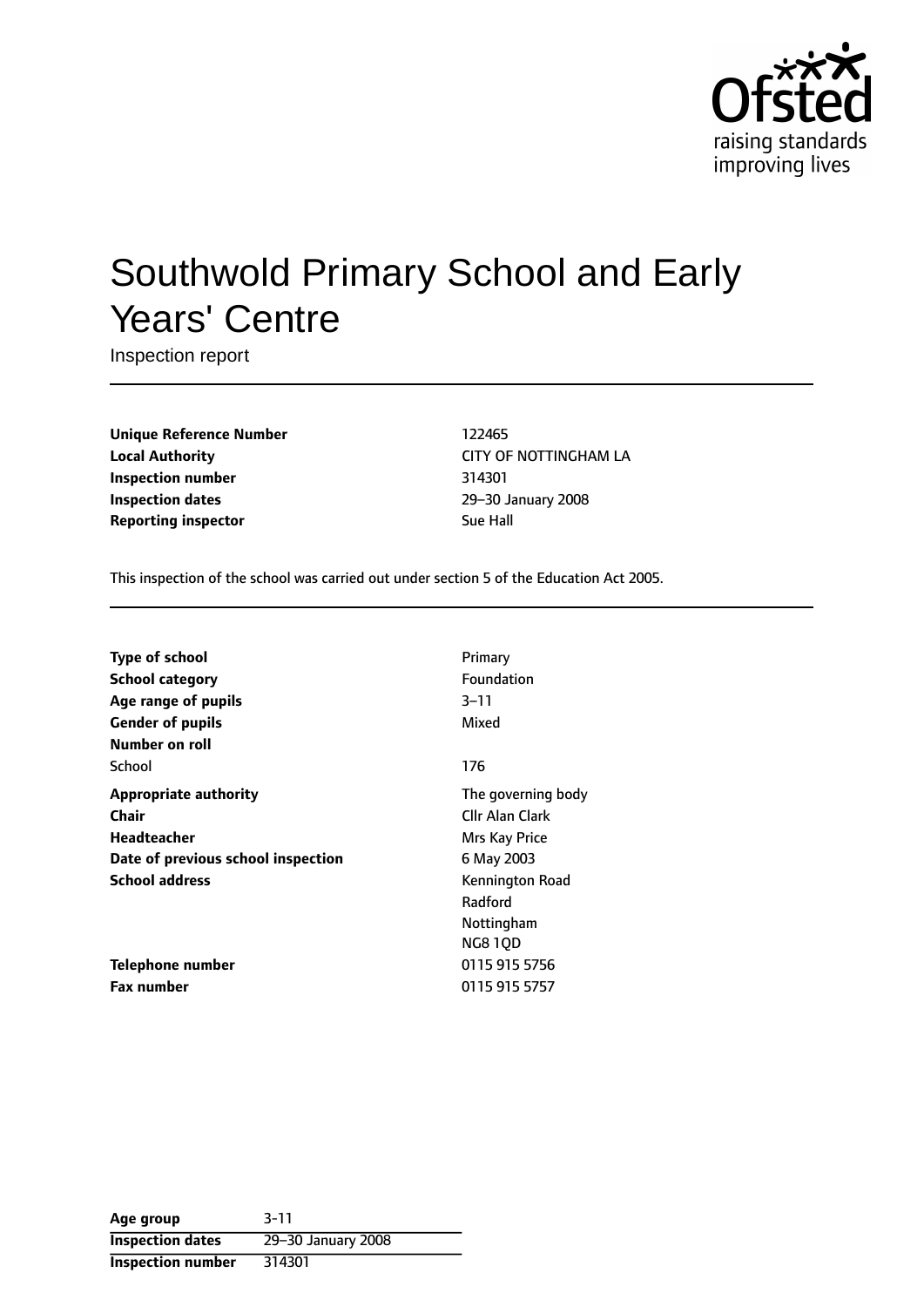© Crown copyright 2008

.

#### Website: www.ofsted.gov.uk

This document may be reproduced in whole or in part for non-commercial educational purposes, provided that the information quoted is reproduced without adaptation and the source and date of publication are stated.

Further copies of this report are obtainable from the school. Under the Education Act 2005, the school must provide a copy of this report free of charge to certain categories of people. A charge not exceeding the full cost of reproduction may be made for any other copies supplied.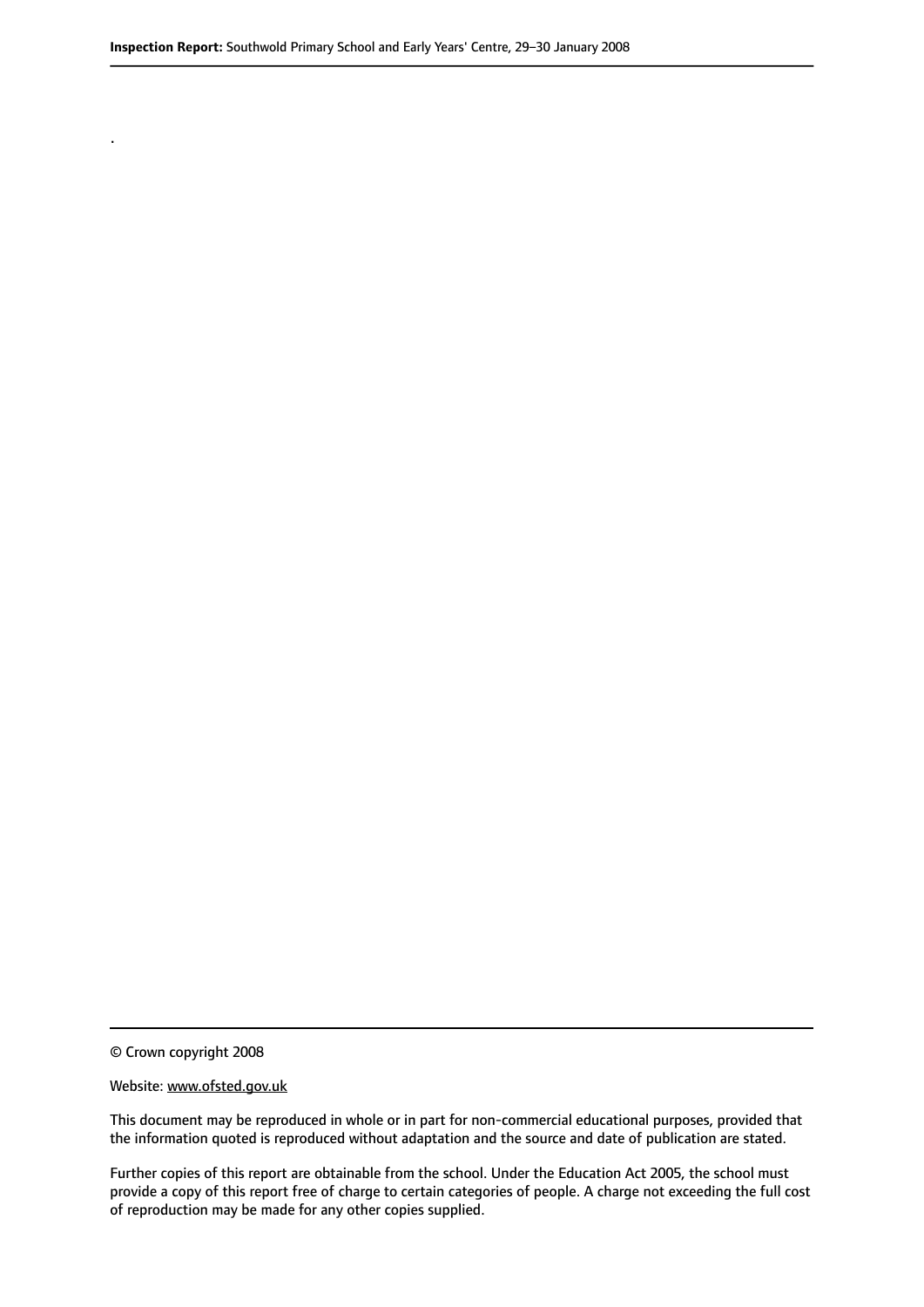# **Introduction**

The inspection was carried out by two Additional Inspectors.

### **Description of the school**

This slightly smaller than average sized primary school serves an inner city area of Nottingham where there are pockets of considerable deprivation. There are a growing number of families associated with the adjoining University. Almost half the pupils are from a wide range of ethnic minority groups and double the average proportion speak English as an additional language. The majority leave or join the school other than at the usual time. The proportion of pupils eligible for free school meals is double the national average and the proportion with learning difficulties is higher than seen in many schools. The school holds the National Healthy Schools Gold, Emotional Well Being and Activemark awards.

#### **Key for inspection grades**

| Grade 1 | Outstanding  |
|---------|--------------|
| Grade 2 | Good         |
| Grade 3 | Satisfactory |
| Grade 4 | Inadequate   |
|         |              |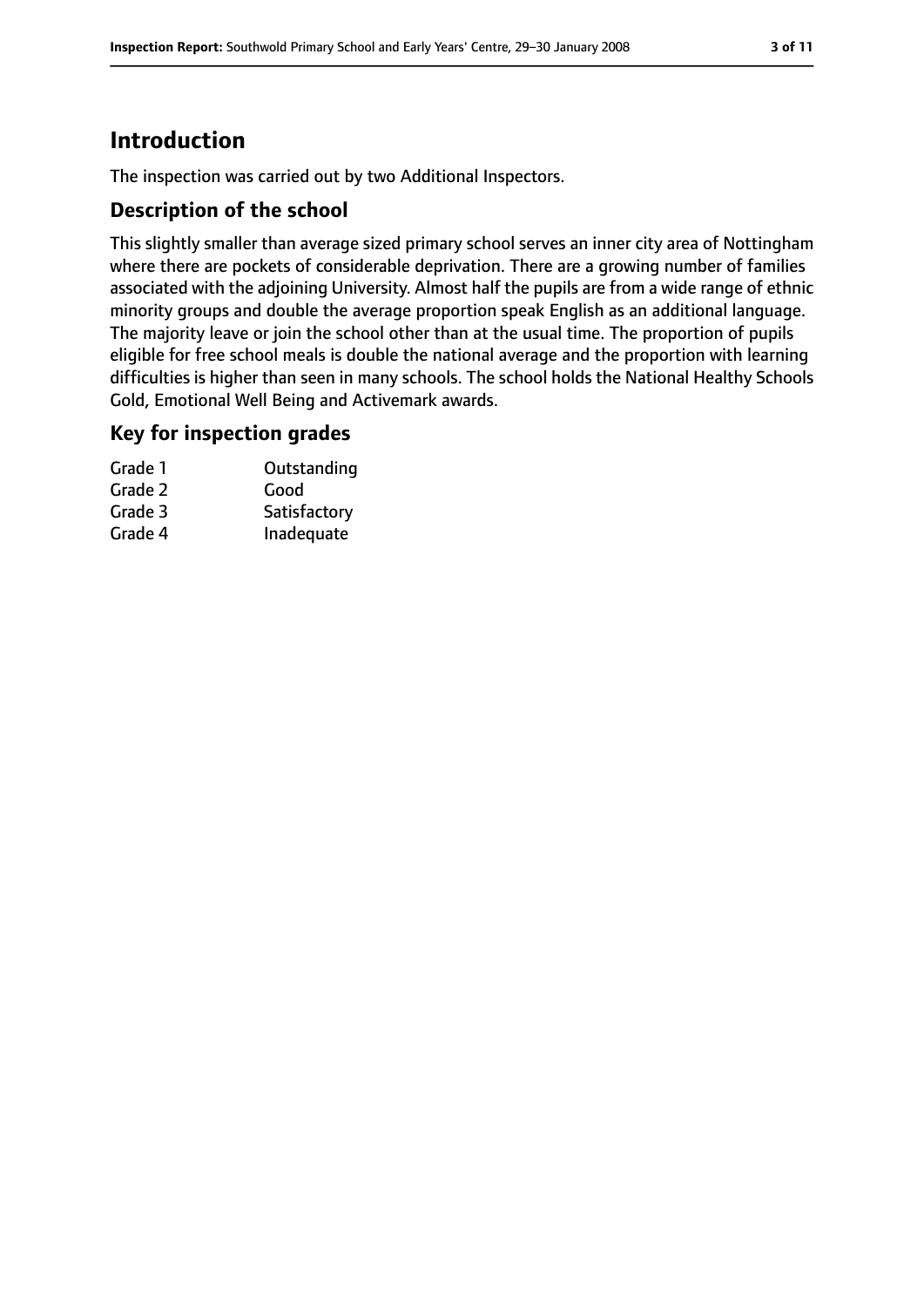# **Overall effectiveness of the school**

#### **Grade: 2**

This is a good school. Pupils enjoy their time here because it is a warm and welcoming place that enables everyone to settle well and thrive. Parents are very pleased with the quality of education and care offered. As one notes, while her child 'is improving all the time and is being challenged in the things she does I never feel they are putting too much pressure and take the fun away'.

Children enter the school with skills that are often well below expectations for their age. They make excellent progress in the Early Years Centre particularly in their personal development. When they enter Year 1 skills, knowledge and understanding are close to the expectations for their age. In Years 1 to 6 pupils make good overall progress. However, there are challenges for many pupils that affect learning, including changing schools. Overall, most pupils, including those with English as an additional language and the high proportion with learning difficulties, achieve well from a very modest start. National assessment and test results, at the end of Year 2 and Year 6, have been slightly below national averages. While a reasonable proportion of pupils achieve what is expected for their age relatively few attain the higher levels. However, there is an upward trend in standards and progress is good when compared to that in similar schools.

Personal development is good overall as is pupils' spiritual, moral, social and cultural development. The behaviour of most pupils is good. Many are enthusiastic about the range of activities and the friendships they make. There is real joy shown in high quality singing and signing in whole school assemblies. Pupils understand how to lead a healthy lifestyle and to keep themselves and others safe. There are good opportunities for them to help the school community including as Young Leaders. Because many grow greatly in confidence and improve their basic skills, this helps them prepare well for their future.

The quality of teaching and learning is good overall. Most staff plan carefully to meet the diverse needs of pupils and manage their behaviour well. However, there is variability in the quality of teaching and staff do not always expect enough of pupils, particularly the higher attainers. The pastoral care of pupils is often excellent and the support for those with specific needs is of high quality, with the Learning Mentor being very effective in supporting sometimes troubled children. However, academic guidance is not as strong. While the school has good systems to check and track the progress made, some teachers do not make best use of this information to set consistently challenging tasks that meet the needs of all learners. The curriculum is good and staff make excellent use of links with the adjoining University to extend learning including in sporting, cultural and academic areas through visits to places that open up new horizons for the pupils.

The headteacher provides very effective leadership. She has a strong vision for the school centred on caring and supporting children and their families. The drive to continually move forward and raise standards is well supported by other key leaders. Governors are supportive and keen to develop their role further. The school is well placed to continue to improve.

### **Effectiveness of the Foundation Stage**

#### **Grade: 1**

Children enter the excellent Early Years Centre (EYC) with a very wide range of experiences. Many are at the very early stages of English and several have identified learning difficulties.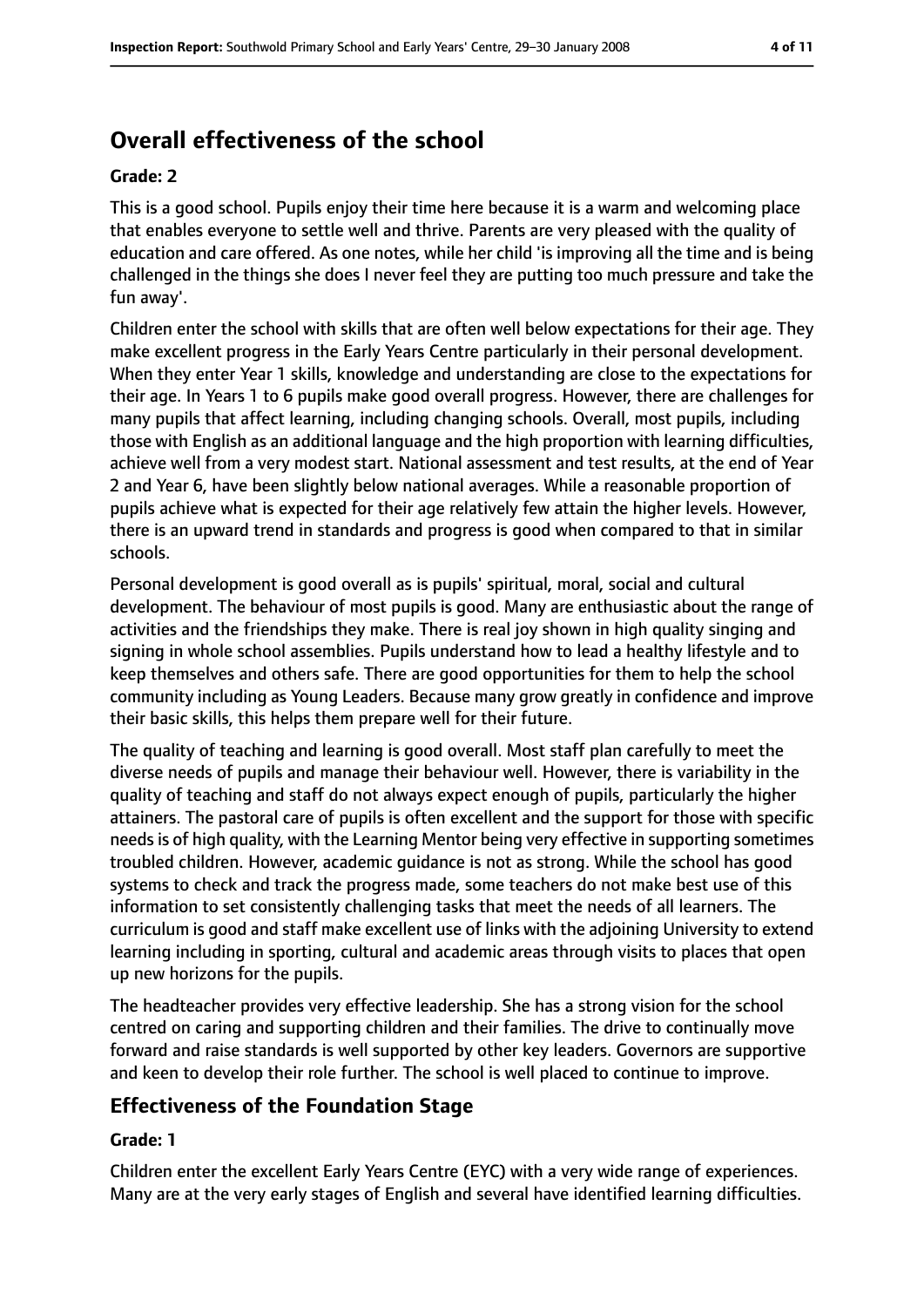Staff are very aware of the individual needs of the children. They provide a lively, stimulating and happy environment where children enjoy a host of practical activities and soon start to make rapid progress in all areas of their learning. The checking and tracking of progress is excellent and information is used very effectively to provide challenging activities. Most staff have very high expectations of what can be achieved as seen in phonics activities where children have to use and match words containing two and three letter sounds. Overall, children of all abilities make excellent progress. Parents are rightly delighted with the quality of care and education. The EYC team show huge enthusiasm and dedication to their roles. They continually question what is provided for the children, which coupled with determination to provide the best they can has ensured that high quality provision has been a feature of the school for a number of years.

#### **What the school should do to improve further**

- Raise standards by ensuring that the more able pupils achieve all that they can.
- Use assessment information consistently to plan activities that always provide exactly what pupils need to achieve well.

# **Achievement and standards**

#### **Grade: 2**

Children enter the school with speaking and listening skills that initially are very limited. Their early reading and writing skills are also restricted as is their understanding of mathematics and other areas. They settle very quickly, make rapid gainsin their learning, and become much more confident individuals. Assessments show that in the six to nine terms they have in the Early Years Centre children make excellent progress and when they enter Year 1 standards are close to what is expected for their age in several areas. In Years 1 to 6, most pupils make good progress. An above average proportion of pupils join the school other than the usual time. Staff do well in integrating these pupils and those who find learning difficult. The large numbers of pupils who speak English as an additional language make good overall progress. They often benefit from the support of bi-lingual adults, some of whom work in the adjoining University. Pupils with learning difficulties make good progress and girls and boys do equally well. While overall progress is good, some pupils do not achieve the levels they are capable of. However, indications are that standards are rising.

### **Personal development and well-being**

#### **Grade: 2**

Personal development and well-being are good. Secure relationships are a strong feature and key to the school's success. Playtimes are enjoyable social occasions thanks to the effective work of, for example, 'Playground Buddies'. Most pupils behave well and enjoy their work, although a small number present very challenging behaviour. The school uses its richness of cultural diversity particularly well to give pupils a deeper understanding of other cultures. Those with responsibilities, including the school council, take them seriously and make a good contribution to the school and wider community. Pupils develop a secure understanding of healthy lifestyles but more remains to be done to persuade them of the benefits of healthy packed lunches. By the time pupils leave, most have acquired good personal and sound academic and independent skills for the next stage of their education. Despite the Learning Mentor's excellent monitoring, attendance is no more than satisfactory because some families do not appreciate the importance of regular attendance.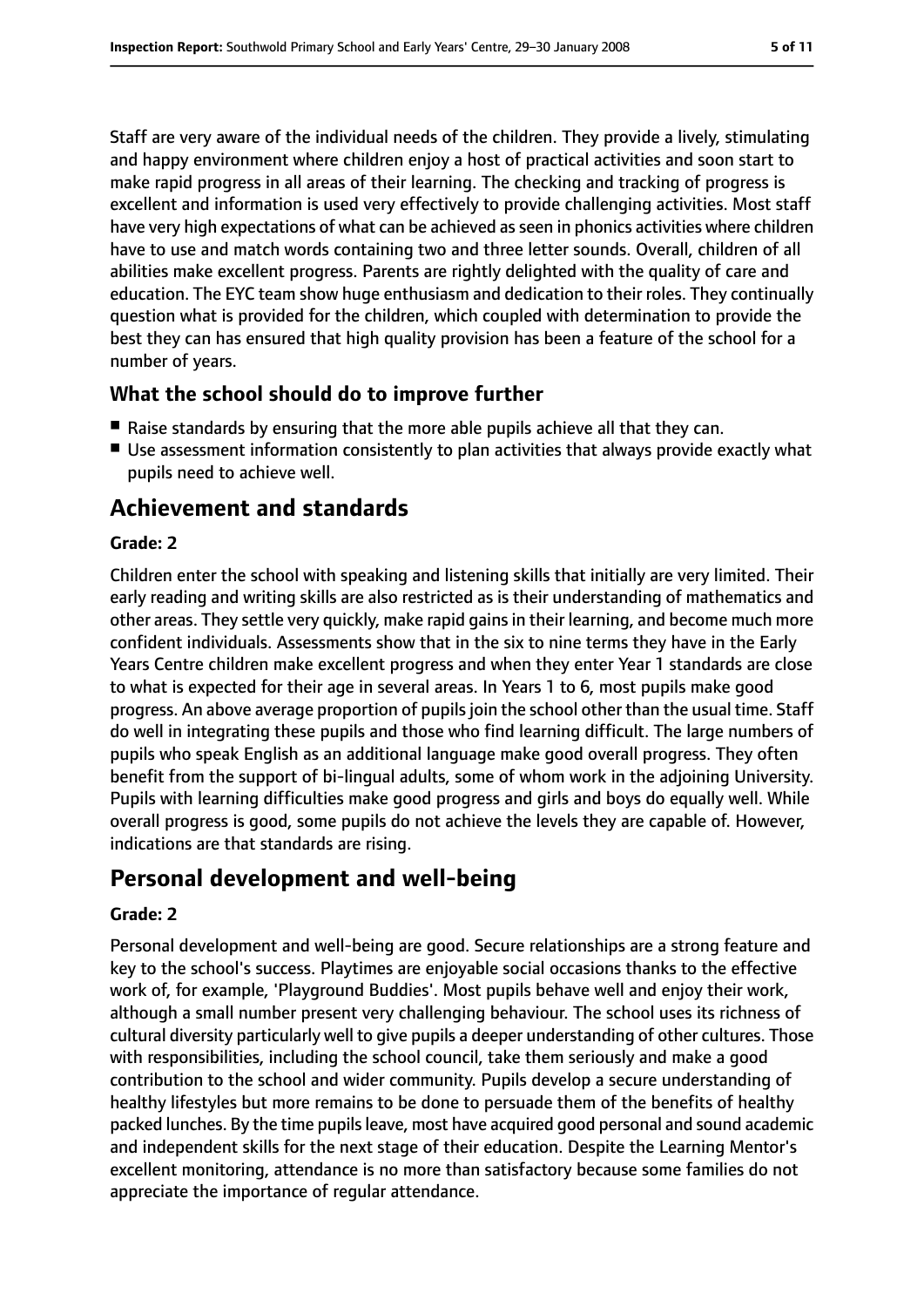# **Quality of provision**

## **Teaching and learning**

#### **Grade: 2**

Teaching and learning is good overall and is strongest for the youngest and oldest pupils, where it is sometimes outstanding. Here staff make high but achievable demands upon pupils. In Years 5 and 6 teachers make particularly good use of probing questions to check, not only what pupils know, but also to identify what may need to be covered again. The good number of skilled teaching assistants are used well to support the learning of those of different abilities. The management of pupils is generally good. However, where teaching is less effective staff do not always manage the disruptive behaviour of a small minority or demand enough of all groups. While planning for many activitiesis good, the best use is not always made of assessment information to set tasks that challenge all.

#### **Curriculum and other activities**

#### **Grade: 2**

The school provides a good range of activities. It has adapted its curriculum well to meet the needs of a changing intake. It places strong emphasis on improving literacy, numeracy and information and communication technology skills. Well-planned experiences, such as Science Fun Day and Spanish lessons, successfully bring the curriculum alive. They provide good opportunities for pupils to gain independence and develop future life skills. There is a very good programme for supporting pupils' personal, social and emotional development. The school makes effective use of visits and visitors to support pupils' learning. High quality clubs and enrichment opportunities add greatly to pupils' enjoyment. Strong links with the local secondary school have a positive impact on learning. However, further 'fine tuning' remains to be done to ensure planned activities provide challenge, particularly for the more able in mixed age classes.

#### **Care, guidance and support**

#### **Grade: 2**

Care, guidance and support are good. There is a strong emphasis on nurturing each child as an individual. Secure and up-to-date procedures safeguard pupils' welfare and safety. Day-to-day pastoral care is impressive. Pupils value the care shown to them and are confident they can confide in anyone if necessary. Support for pupils with English as an additional language and those who find learning difficult is of high quality. Very strong links exist with other schools and outside agencies. Recently implemented procedures for guiding academic progress are good overall, with improving systems for assessing pupils' standards and setting targets. However, not all teachers evaluate pupils' levels of understanding as an integral part of their lessons. Consequently, assessment information is sometimes not used to best effect to provide the highest level of challenge.

# **Leadership and management**

#### **Grade: 2**

Leadership and management is good overall with the dedication of the well respected headteacher being a key feature of why the school has continued to move forward. The head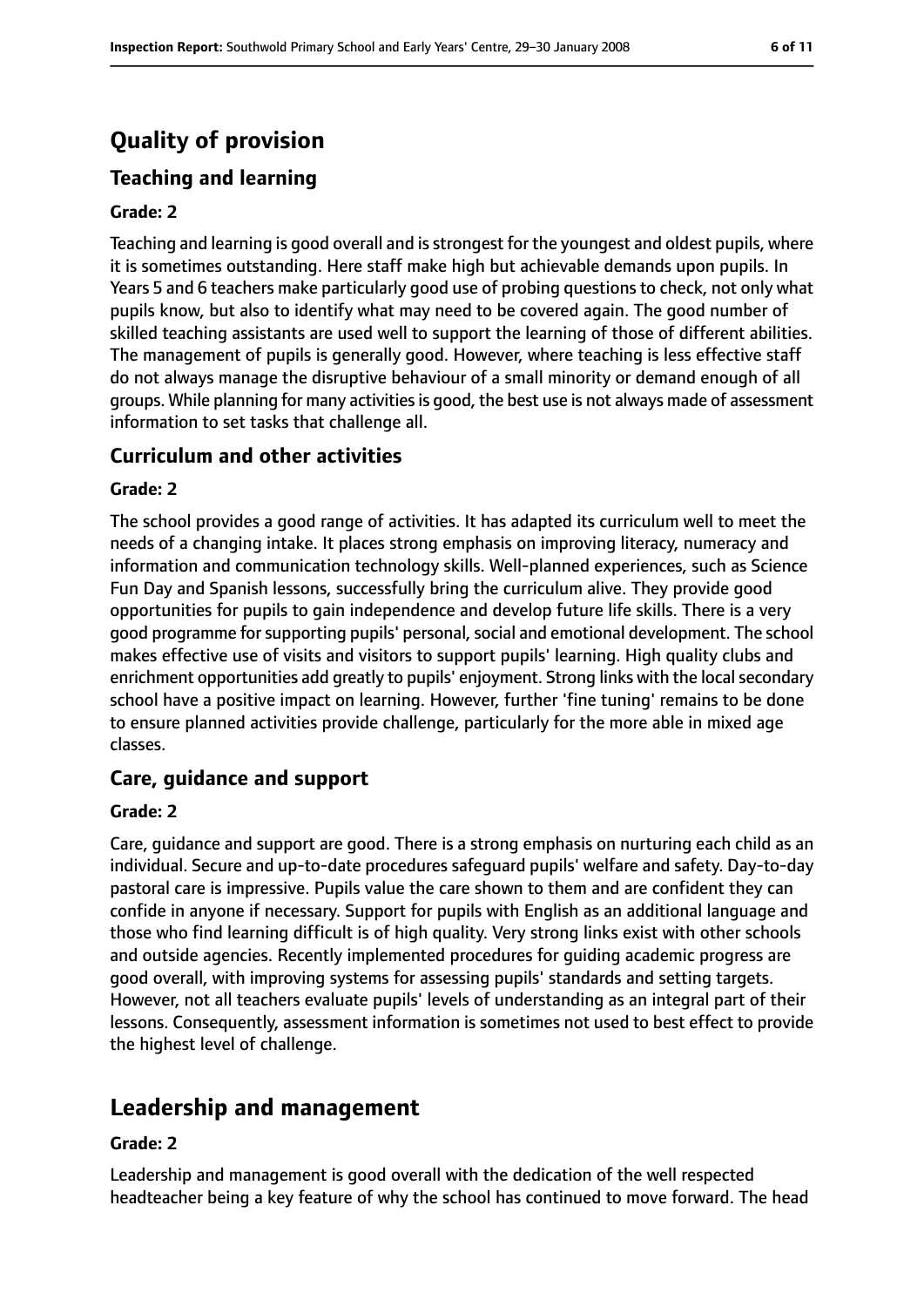and senior staff form a strong and effective senior leadership team who share a clear commitment to enriching the lives of sometimes vulnerable children. Senior staff radiate both great warmth to children and their families and a quiet determination to keep moving forwards, sometimes in the face of adversity. School self-evaluation is good and staff recognise strengths and areas for development accurately. There are appropriate systems to monitor the quality of the work of the school. However, opportunities to evaluate teaching and learning are not rigorous enough to identify and eradicate inconsistencies in provision. Governance of the school is satisfactory. Governors are committed to the school but at times are dependent upon the staff for information.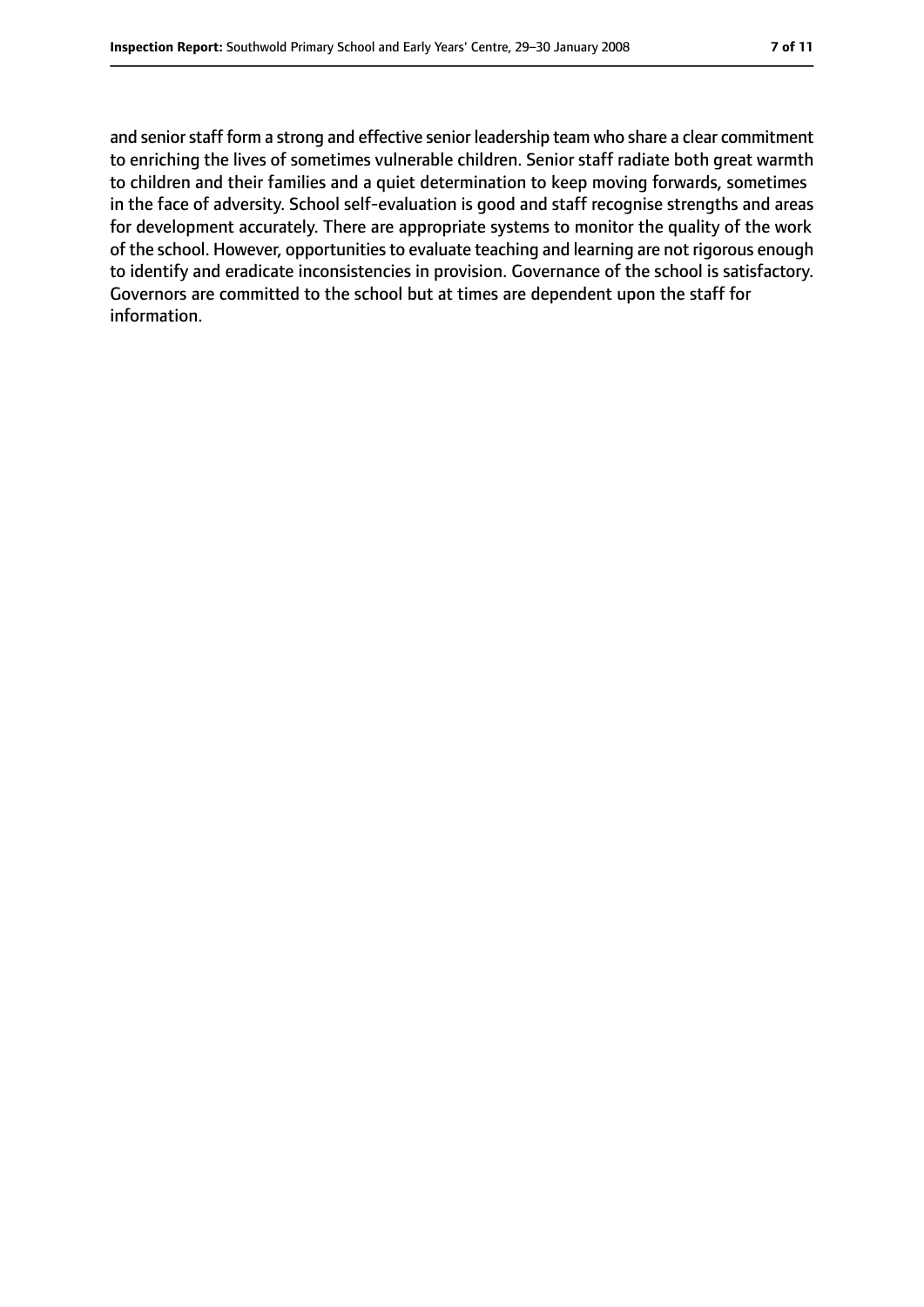**Any complaints about the inspection or the report should be made following the procedures set out in the guidance 'Complaints about school inspection', which is available from Ofsted's website: www.ofsted.gov.uk.**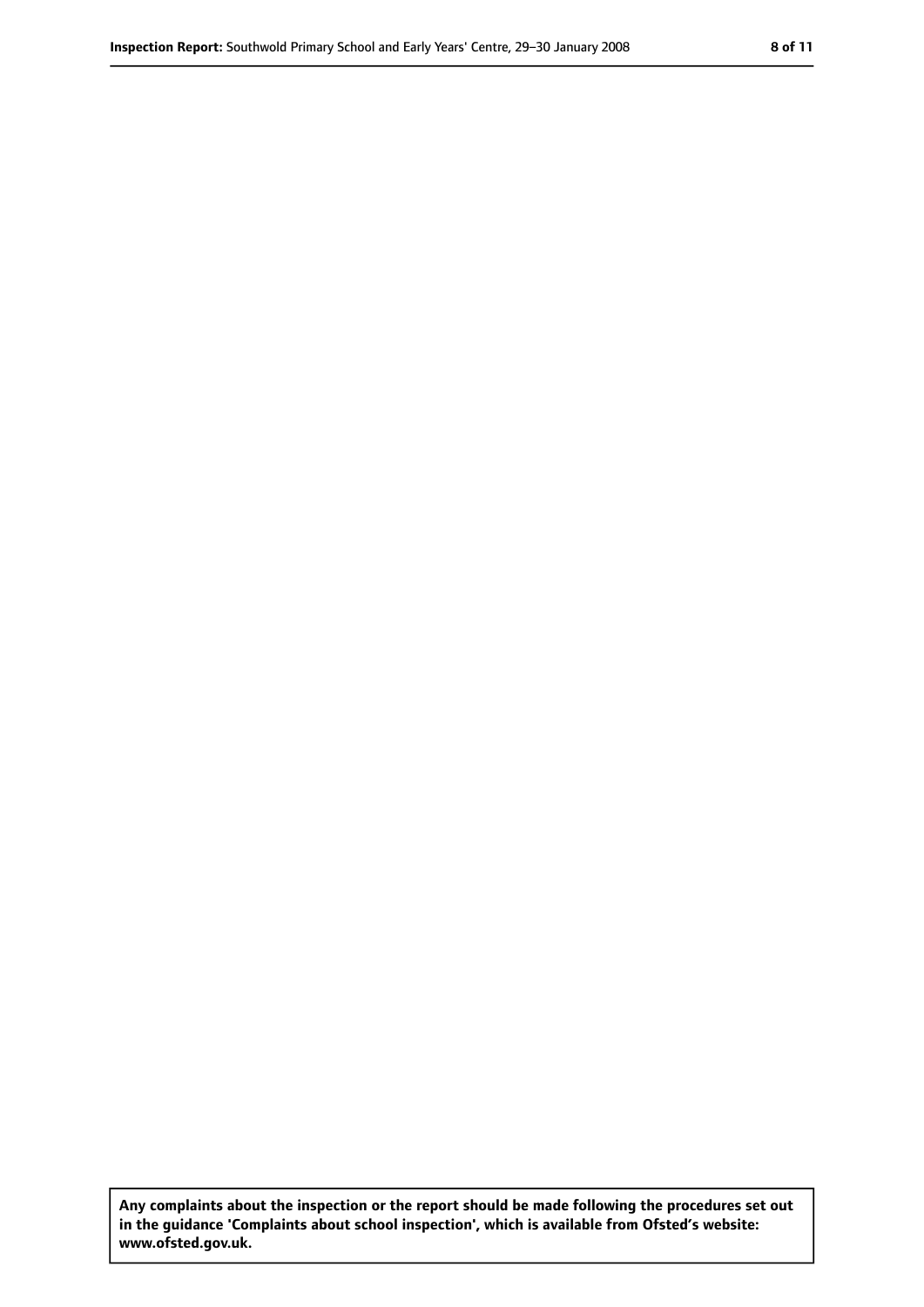# **Inspection judgements**

| $^{\backprime}$ Key to judgements: grade 1 is outstanding, grade 2 good, grade 3 satisfactory, and | <b>School</b>  |
|----------------------------------------------------------------------------------------------------|----------------|
| arade 4 inadequate                                                                                 | <b>Overall</b> |

### **Overall effectiveness**

| How effective, efficient and inclusive is the provision of education, integrated<br>care and any extended services in meeting the needs of learners? |     |
|------------------------------------------------------------------------------------------------------------------------------------------------------|-----|
| Effective steps have been taken to promote improvement since the last<br>inspection                                                                  | Yes |
| How well does the school work in partnership with others to promote learners'<br>well-being?                                                         |     |
| The effectiveness of the Foundation Stage                                                                                                            |     |
| The capacity to make any necessary improvements                                                                                                      |     |

#### **Achievement and standards**

| How well do learners achieve?                                                                               |  |
|-------------------------------------------------------------------------------------------------------------|--|
| The standards <sup>1</sup> reached by learners                                                              |  |
| How well learners make progress, taking account of any significant variations between<br>groups of learners |  |
| How well learners with learning difficulties and disabilities make progress                                 |  |

### **Personal development and well-being**

| How good is the overall personal development and well-being of the<br>learners?                                  |  |
|------------------------------------------------------------------------------------------------------------------|--|
| The extent of learners' spiritual, moral, social and cultural development                                        |  |
| The extent to which learners adopt healthy lifestyles                                                            |  |
| The extent to which learners adopt safe practices                                                                |  |
| How well learners enjoy their education                                                                          |  |
| The attendance of learners                                                                                       |  |
| The behaviour of learners                                                                                        |  |
| The extent to which learners make a positive contribution to the community                                       |  |
| How well learners develop workplace and other skills that will contribute to<br>their future economic well-being |  |

#### **The quality of provision**

| How effective are teaching and learning in meeting the full range of the<br>learners' needs?          |  |
|-------------------------------------------------------------------------------------------------------|--|
| How well do the curriculum and other activities meet the range of needs<br>and interests of learners? |  |
| How well are learners cared for, guided and supported?                                                |  |

#### **Annex A**

 $^1$  Grade 1 - Exceptionally and consistently high; Grade 2 - Generally above average with none significantly below average; Grade 3 - Broadly average to below average; Grade 4 - Exceptionally low.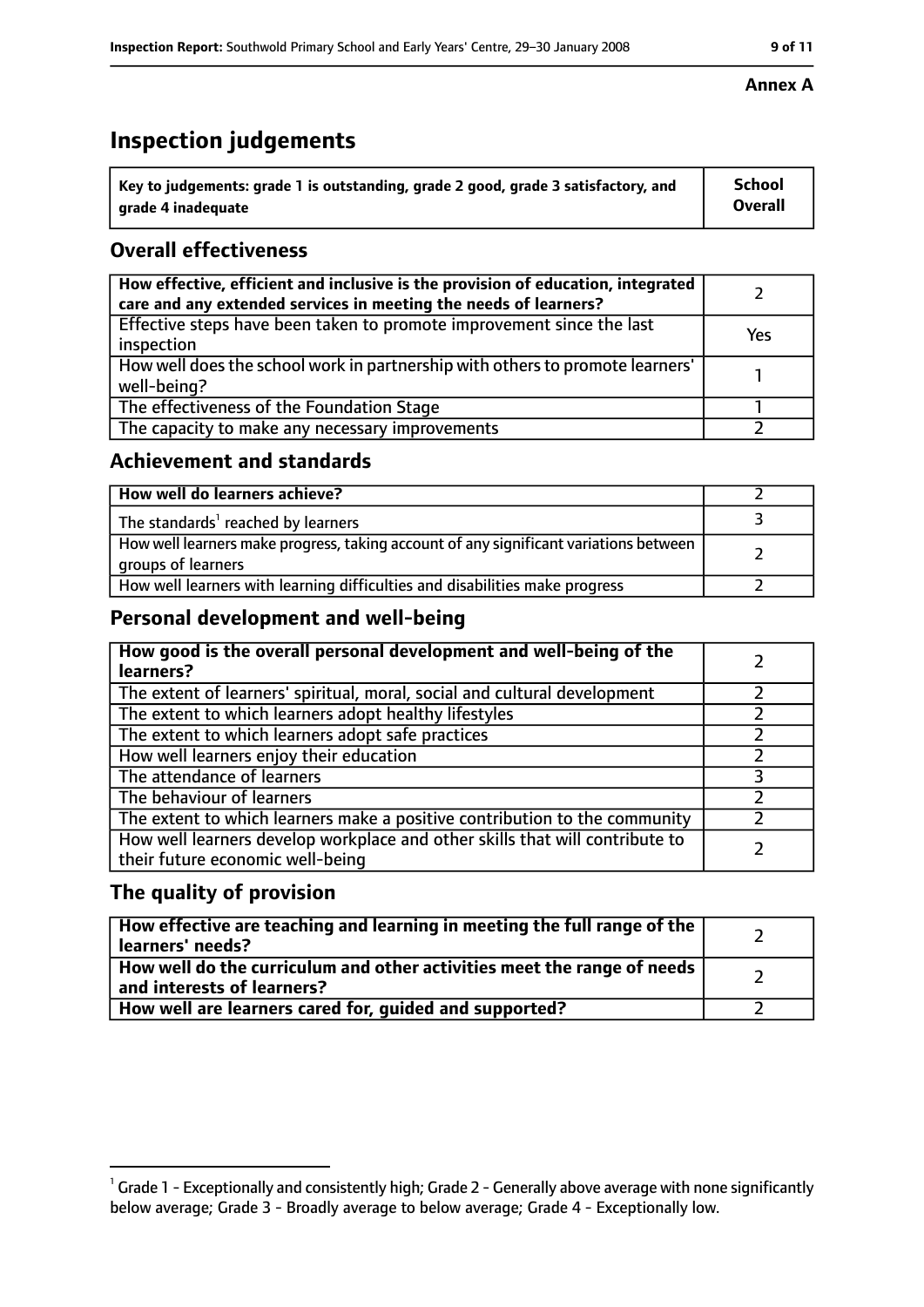#### **Annex A**

# **Leadership and management**

| How effective are leadership and management in raising achievement<br>and supporting all learners?                                              |     |
|-------------------------------------------------------------------------------------------------------------------------------------------------|-----|
| How effectively leaders and managers at all levels set clear direction leading<br>to improvement and promote high quality of care and education |     |
| How effectively leaders and managers use challenging targets to raise standards                                                                 |     |
| The effectiveness of the school's self-evaluation                                                                                               |     |
| How well equality of opportunity is promoted and discrimination tackled so<br>that all learners achieve as well as they can                     |     |
| How effectively and efficiently resources, including staff, are deployed to<br>achieve value for money                                          |     |
| The extent to which governors and other supervisory boards discharge their<br>responsibilities                                                  |     |
| Do procedures for safequarding learners meet current government<br>requirements?                                                                | Yes |
| Does this school require special measures?                                                                                                      | No  |
| Does this school require a notice to improve?                                                                                                   | No  |